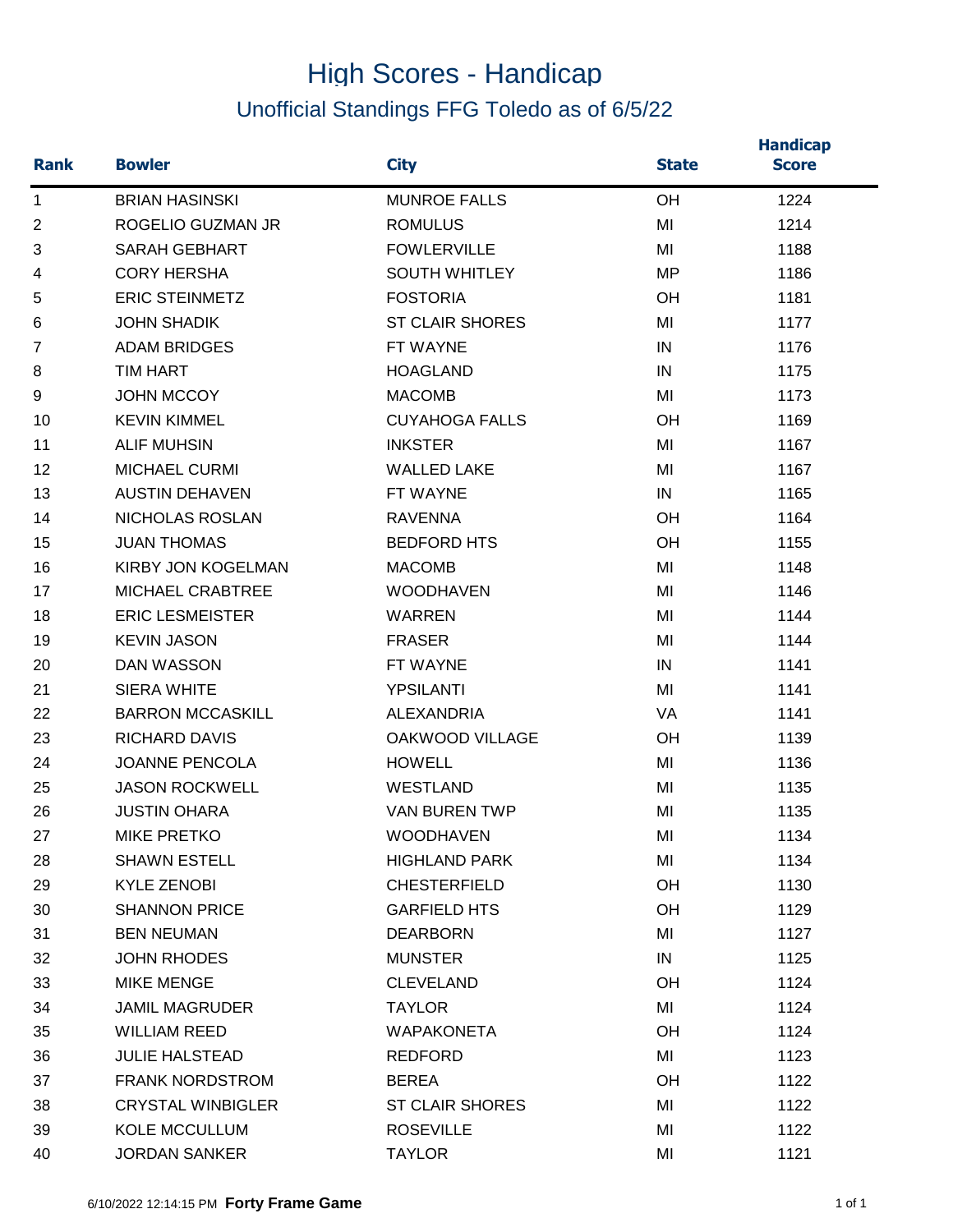| 41 | <b>CHASE CRABTREE</b>        | <b>WASHINGTON</b>       | MI        | 1120 |
|----|------------------------------|-------------------------|-----------|------|
| 42 | DANNY WOODRUM                | <b>MADISON</b>          | OH        | 1119 |
| 43 | <b>CALEB JOHNSON</b>         | <b>DELPHOS</b>          | OH        | 1118 |
| 44 | <b>MATTHEW RICHMOND</b>      | <b>ROCHESTER</b>        | <b>NY</b> | 1118 |
| 45 | <b>BOB AYERS</b>             | <b>MADISON</b>          | OH        | 1118 |
| 46 | <b>JOE MATYAS</b>            | <b>MASSILLION</b>       | OH        | 1117 |
| 47 | <b>RANDY WILLIAMS</b>        | <b>WARRENSVILLE</b>     | OH        | 1116 |
| 48 | <b>WILLIAM DRSEK</b>         | <b>CHAGRIN FALLS</b>    | OH        | 1115 |
| 49 | JEFF KRZACZKOWSKI            | <b>LIVONIA</b>          | MI        | 1115 |
| 50 | <b>JAMES KASEE</b>           | <b>HAMILTON</b>         | <b>OH</b> | 1112 |
| 51 | <b>STEVEN VALIQUETTE</b>     | <b>ALLEN PARK</b>       | MI        | 1111 |
| 52 | <b>STEVE MARTIN</b>          | <b>RAYMOND</b>          | OH        | 1110 |
| 53 | TIMOTHY J HARTLEY SR         | <b>ENGLEWOOD</b>        | OH        | 1110 |
| 54 | <b>BRAD WHITE</b>            | <b>YPSILANTI</b>        | MI        | 1110 |
| 55 | <b>BRAYDON SHINDLEDECKER</b> | <b>FINDLY</b>           | OH        | 1110 |
| 56 | <b>CHRIS DAY</b>             | <b>NORTHFIELD</b>       | OH        | 1108 |
| 57 | <b>TIM EKBERG</b>            | <b>LONDON</b>           | OH        | 1107 |
| 58 | AL MARSON                    | <b>RIVERVIEW</b>        | MI        | 1106 |
| 59 | <b>JIMMIE EBELING</b>        | <b>ELIDA</b>            | OH        | 1106 |
| 60 | <b>ANTHONY VANOVER II</b>    | <b>JACKSON</b>          | MI        | 1106 |
| 61 | DAVE CROSKEY                 | <b>LIVONIA</b>          | MI        | 1105 |
| 62 | <b>CODY KEY</b>              | <b>WHITMORE LAKE</b>    | MI        | 1104 |
| 63 | RYAN ELLETSON JR             | <b>CLINTON TWP</b>      | MI        | 1103 |
| 64 | <b>BRYAN ADAMS</b>           | <b>CLEVELAND</b>        | OH        | 1103 |
| 65 | <b>KEITH BOURLIER</b>        | <b>TAYLOR</b>           | MI        | 1102 |
| 66 | KODIE STOUT                  | <b>FREMONT</b>          | OH        | 1102 |
| 67 | <b>GEOFFREY RAPHAEL</b>      | <b>SOUTHGATE</b>        | MI        | 1100 |
| 68 | <b>RICO F WEBSTER</b>        | <b>EUCLID</b>           | OH        | 1099 |
| 69 | <b>CYRIL BRAKE</b>           | <b>ORTONVILLE</b>       | MI        | 1097 |
| 70 | <b>DOUGLAS SEBOLD</b>        | <b>NORTH RIDGEVILLE</b> | <b>OH</b> | 1097 |
| 71 | <b>JOE DANTONI</b>           | <b>WARREN</b>           | MI        | 1096 |
| 72 | DREW AMBROZA                 | LIMA                    | OH        | 1096 |
| 73 | <b>GRANT ANDERS</b>          | <b>NEW HAVEN</b>        | IN        | 1096 |
| 74 | JOHN WESTON-FRANTZ SR        | <b>PLYMOUTH</b>         | MI        | 1095 |
| 75 | DANNY COOK                   | <b>BANNISTR</b>         | MI        | 1095 |
| 76 | <b>JOE LINDZY</b>            | FT WAYNE                | IN        | 1094 |
| 77 | RAYMOND HALSTEAD             | <b>REDFORD TWP</b>      | MI        | 1094 |
| 78 | RYAN LOGRANDE                | <b>CLINTON TWP</b>      | MI        | 1094 |
| 79 | TIM KENNEDY                  | <b>BLLEVILLE</b>        | MI        | 1093 |
| 80 | <b>TRAVIS JONES</b>          | FT WAYNE                | IN        | 1093 |
| 81 | <b>ANTHONY ROBINSON</b>      | <b>DETROIT</b>          | MI        | 1091 |
| 82 | <b>DWAYNE HICKMAN</b>        | <b>AKRON</b>            | OH        | 1091 |
| 83 | <b>WILLIAM SCHUMACHER</b>    | <b>MAYFIELD HTS</b>     | OH        | 1091 |
| 84 | <b>JOE HANE</b>              | <b>DEARBORN</b>         | MI        | 1091 |
| 85 | SHAWN WOOLNOUGH              | ANN ARBOR               | MI        | 1089 |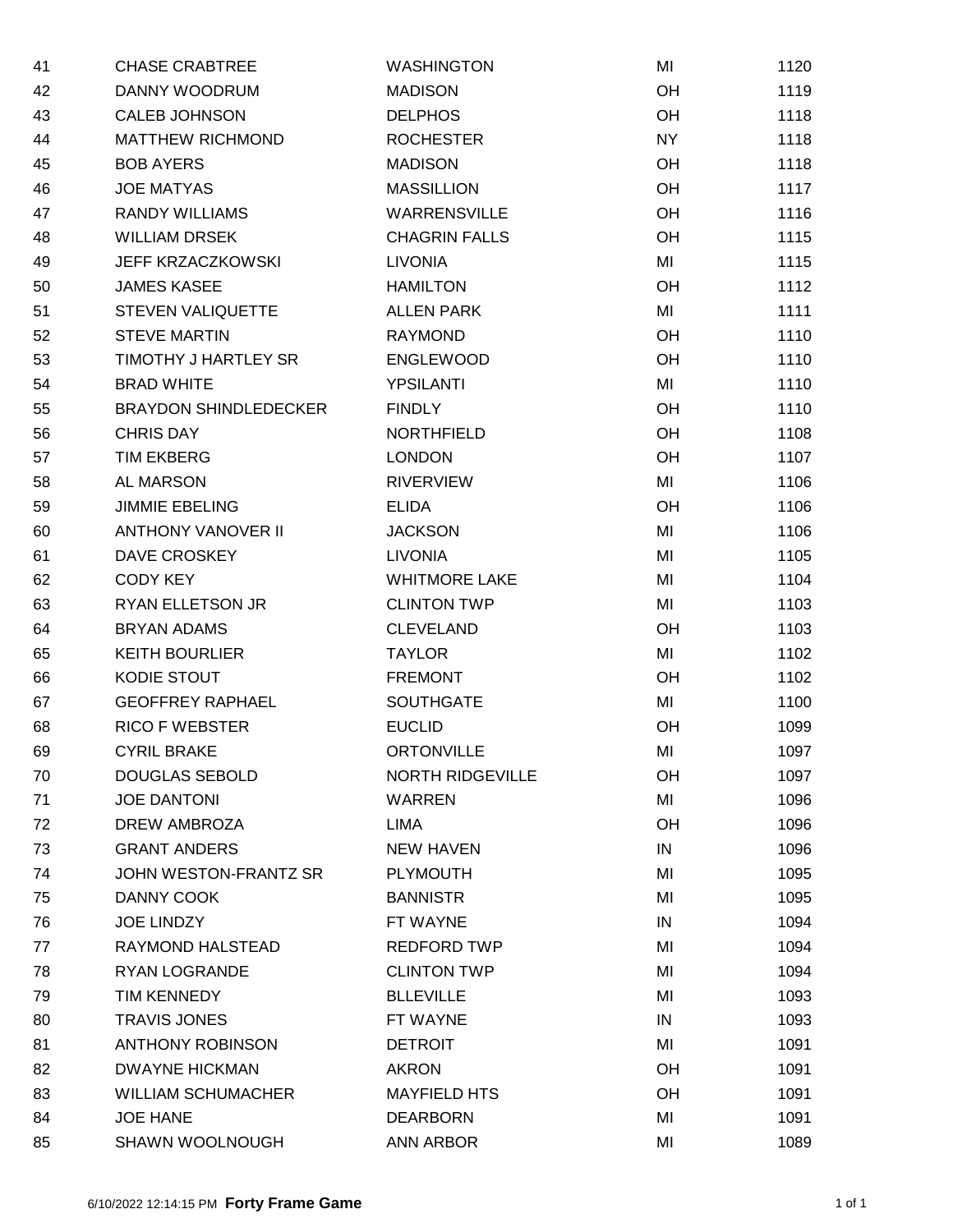| 86  | <b>RICK PAULEY</b>      | <b>TOLEDO</b>           | OH        | 1089 |
|-----|-------------------------|-------------------------|-----------|------|
| 87  | <b>NED SAUER</b>        | FT WAYNE                | IN        | 1088 |
| 88  | <b>EDWARD GOCINSKI</b>  | <b>MEDFORD</b>          | <b>NY</b> | 1088 |
| 89  | <b>MICHAEL MCVICKER</b> | <b>GRAFTON</b>          | OH        | 1087 |
| 90  | <b>SAM ANGLIN</b>       | KENDALLVILLE            | IN        | 1086 |
| 91  | DAVID CHOPP             | ROCHESTER HILLS         | MI        | 1085 |
| 92  | <b>RON CLEMENT</b>      | <b>WALLED LAKE</b>      | MI        | 1085 |
| 93  | <b>JAYCE MOBLEY</b>     | <b>CONSTANTINE</b>      | MI        | 1084 |
| 94  | <b>JASON HAMBLY</b>     | <b>OXFORD</b>           | MI        | 1083 |
| 95  | <b>JEFFREY GREGO</b>    | FT WAYNE                | IN        | 1083 |
| 96  | <b>FRANK CAMILLERI</b>  | <b>BROWNSTOWN</b>       | MI        | 1083 |
| 97  | <b>JOHN WHITED</b>      | <b>LINCOLN PARK</b>     | MI        | 1082 |
| 98  | <b>RAY HARRIS</b>       | <b>EAST POINT</b>       | MI        | 1082 |
| 99  | <b>BRANT SCHURR</b>     | <b>DELAWARE</b>         | OH        | 1081 |
| 100 | MICHAEL PIZZUTI         | <b>WESTLAND</b>         | MI        | 1081 |
| 101 | PAUL KALISZEWSKI        | <b>WESTLAND</b>         | MI        | 1081 |
| 102 | <b>EDDIE LANHAM</b>     | <b>DELAWARE</b>         | OH        | 1080 |
| 103 | ROBERT EDWARDS          | LIMA                    | OH        | 1080 |
| 104 | <b>LINDSAY REEVES</b>   | <b>BRIGHTON</b>         | MI        | 1080 |
| 105 | <b>STEVEN J FIGEL</b>   | FT WAYNE                | IN        | 1079 |
| 106 | <b>WILLIAM ETCHILL</b>  | SOUTH ROCKWOOD          | MI        | 1079 |
| 107 | <b>JEREMY MILLER</b>    | <b>CARLETON</b>         | MI        | 1079 |
| 108 | JOSEPH BOARDMAN         | <b>FARMINGTON HILLS</b> | MI        | 1078 |
| 109 | PHYLICIA HALL           | <b>CLEVELAND</b>        | OH        | 1078 |
| 110 | <b>CHARLES IMMEL</b>    | <b>BOWLING GREEN</b>    | OH        | 1077 |
| 111 | KATHERINE WRIGHT        | <b>CLEVELAND</b>        | OH        | 1077 |
| 112 | <b>JODI PILLETTE</b>    | <b>MONROE</b>           | MI        | 1077 |
| 113 | <b>ANDY SPANOS</b>      | <b>CHESTERFIELD</b>     | MI        | 1077 |
| 114 | <b>JIM PEARCY</b>       | <b>HWITR LAKE</b>       | MI        | 1077 |
| 115 | MICHELLE SMALL          | <b>GARDEN CITY</b>      | MI        | 1076 |
| 116 | <b>GARY SHEWCHUK</b>    | <b>BRIGHTON</b>         | MI        | 1076 |
| 117 | <b>KEITH MIETTINEN</b>  | <b>MILAN</b>            | MI        | 1076 |
| 118 | <b>JOSHUA VOLEK</b>     | <b>CUYAHOGA HTS</b>     | OH        | 1074 |
| 119 | NISHAWN (BUTCH) SHAW    | <b>BEDFORD HTS</b>      | OH        | 1074 |
| 120 | <b>SANDY KING III</b>   | <b>CLEVELAND</b>        | OH        | 1074 |
| 121 | <b>TIMOTHY HATFIELD</b> | <b>SWARTZ CREEK</b>     | MI        | 1074 |
| 122 | <b>TODD GRASKEWICZ</b>  | <b>MADISON HTS</b>      | MI        | 1073 |
| 123 | ROMEO COLEMAN JR        | <b>MAPLE HTS</b>        | OH        | 1073 |
| 124 | <b>MARK DUFF</b>        | VANDALIA                | OH        | 1073 |
| 125 | <b>BRENDA TUCK</b>      | <b>GARFIELD HGTS</b>    | OH        | 1072 |
| 126 | <b>ERIC WAGNER</b>      | WATERFORD               | MI        | 1072 |
| 127 | <b>JOHN BUCHMAN</b>     | <b>HARRISON</b>         | MI        | 1071 |
| 128 | <b>JEN MATHEWS</b>      | <b>UPPER CHICHESTER</b> | PA        | 1071 |
| 129 | TAB MCKINNEY            | CHESTERLAND             | OH        | 1071 |
| 130 | MICHELLE RANDALL        | LIMA                    | OH        | 1071 |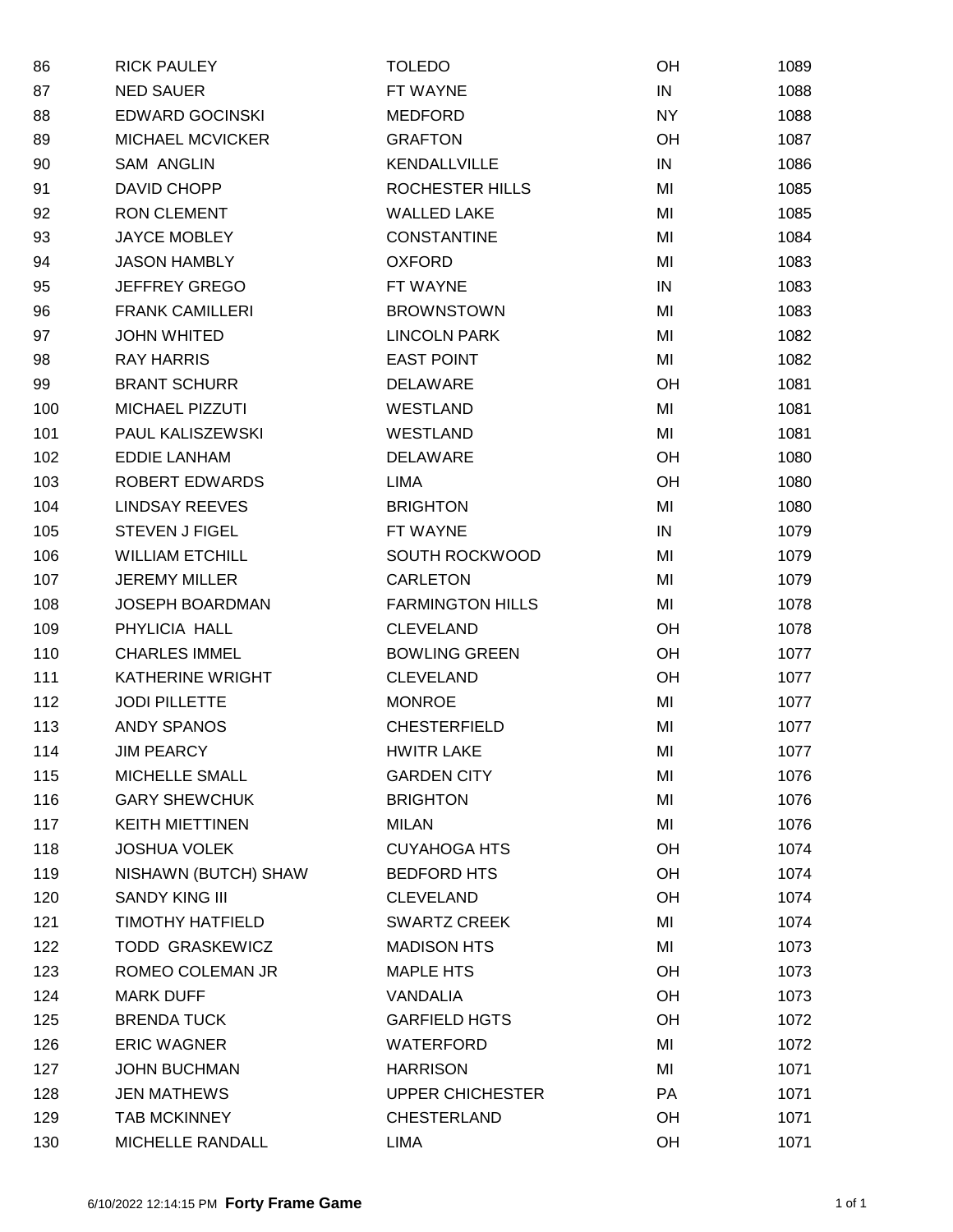| 131 | <b>WILLIAM NUNEZ</b>        | <b>TAYLOR</b>           | MI        | 1069 |
|-----|-----------------------------|-------------------------|-----------|------|
| 132 | <b>THOMAS NESBITT</b>       | <b>SOUTHGATE</b>        | MI        | 1069 |
| 133 | <b>KEN ZELKOWSKI</b>        | <b>STERLING HTS</b>     | MI        | 1069 |
| 134 | <b>DION GREENLAW</b>        | <b>PORTAGE</b>          | IN        | 1069 |
| 135 | <b>EUGENE MANHARD</b>       | <b>KENT</b>             | <b>OH</b> | 1068 |
| 136 | <b>DANIEL WILLS</b>         | <b>EASTLAKE</b>         | <b>OH</b> | 1068 |
| 137 | <b>SHAUN CHEEZAN</b>        | <b>CANTON</b>           | OH        | 1068 |
| 138 | <b>DEMETRIUS WATKINS SR</b> | <b>CLEVELAND</b>        | <b>OH</b> | 1067 |
| 139 | <b>BRADLEY WHITTAKER</b>    | <b>LAPEER</b>           | MI        | 1066 |
| 140 | <b>CYNTHIA HARDAWAY</b>     | <b>CLEVELAND</b>        | <b>OH</b> | 1066 |
| 141 | <b>TONY POINDEXTER</b>      | <b>TOLEDO</b>           | OH        | 1066 |
| 142 | <b>MICHAEL SUMMERS</b>      | <b>DAMSOUS</b>          | <b>OH</b> | 1066 |
| 143 | <b>JEANNETTE SMITH</b>      | <b>WESTLAND</b>         | MI        | 1066 |
| 144 | <b>JUSTIN NETHERLAND</b>    | <b>ROSSFORD</b>         | <b>OH</b> | 1066 |
| 145 | <b>KENNETH GREEN</b>        | <b>TOLEDO</b>           | OH        | 1066 |
| 146 | <b>BRANDON KENNARD</b>      | <b>WAPAKONETA</b>       | <b>OH</b> | 1066 |
| 147 | <b>JACKIE HARRISON</b>      | <b>NORTHWOOD</b>        | <b>OH</b> | 1066 |
| 148 | SHELLEY AMBROZA             | LIMA                    | <b>OH</b> | 1065 |
| 149 | EDWARD KASPRZYNSKI          | <b>TRENTON</b>          | MI        | 1064 |
| 150 | <b>DARRIN TURNER</b>        | <b>CANTON</b>           | MI        | 1064 |
| 151 | DAN HILL                    | <b>BROWNSTOWN</b>       | MI        | 1064 |
| 152 | <b>EDDIE GREN</b>           | <b>WAPAKONETA</b>       | <b>OH</b> | 1064 |
| 153 | <b>JOSHUA HANNAH</b>        | <b>LIVONIA</b>          | MI        | 1064 |
| 154 | <b>MATT GREENE</b>          | <b>SYLVANIA</b>         | OH        | 1063 |
| 155 | <b>HEATHER AUSTIN</b>       | <b>FINDLAY</b>          | OH        | 1063 |
| 156 | <b>JIM GRENWIS</b>          | <b>CLEVELAND HTS</b>    | OH        | 1063 |
| 157 | <b>SCOTT SCALF</b>          | <b>DELPHOS</b>          | OH        | 1063 |
| 158 | <b>JILL KLEIN</b>           | <b>NEW BOSTON</b>       | MI        | 1063 |
| 159 | LOGAN MANHARD               | KENT                    | <b>OH</b> | 1062 |
| 160 | MARK RAMBALDO               | <b>LIVONIA</b>          | MI        | 1062 |
| 161 | ROBERT STILTNER SR          | <b>YPSILANTI</b>        | MI        | 1062 |
| 162 | <b>FREDERICK DAVIS IV</b>   | <b>CLEVELAND</b>        | OH        | 1061 |
| 163 | <b>CHRIS SIMONSON</b>       | <b>HOWELL</b>           | MI        | 1061 |
| 164 | DARRELL GORZELANCZYK        | <b>NORTH RIDGEVILLE</b> | OH        | 1061 |
| 165 | <b>SCOTT BYRNS</b>          | <b>BROWNSTOWN</b>       | MI        | 1060 |
| 166 | NATHANIEL HYZER             | WESTLAND                | MI        | 1060 |
| 167 | <b>MICHAEL ASKEW</b>        | <b>SOUTHGATE</b>        | MI        | 1060 |
| 168 | <b>GREG KNEBUSCH</b>        | <b>LINCOLN PARK</b>     | MI        | 1059 |
| 169 | <b>KC SPILLERS</b>          | FT WAYNE                | IN        | 1059 |
| 170 | NATE MCHUGH                 | <b>GARDEN CITY</b>      | MI        | 1058 |
| 171 | <b>BRIAN SCHWARTZ</b>       | <b>STERLING HTS</b>     | MI        | 1058 |
| 172 | <b>CHRIS KLOTZ</b>          | <b>HARLAN</b>           | IN        | 1058 |
| 173 | <b>JUJUAN SANDIFER</b>      | LIVONIA                 | MI        | 1058 |
| 174 | CARTER JOSEPH               | <b>CLINTON TWP</b>      | MI        | 1058 |
| 175 | JOE HOLTZ                   | <b>PINCKNEY</b>         | MI        | 1057 |